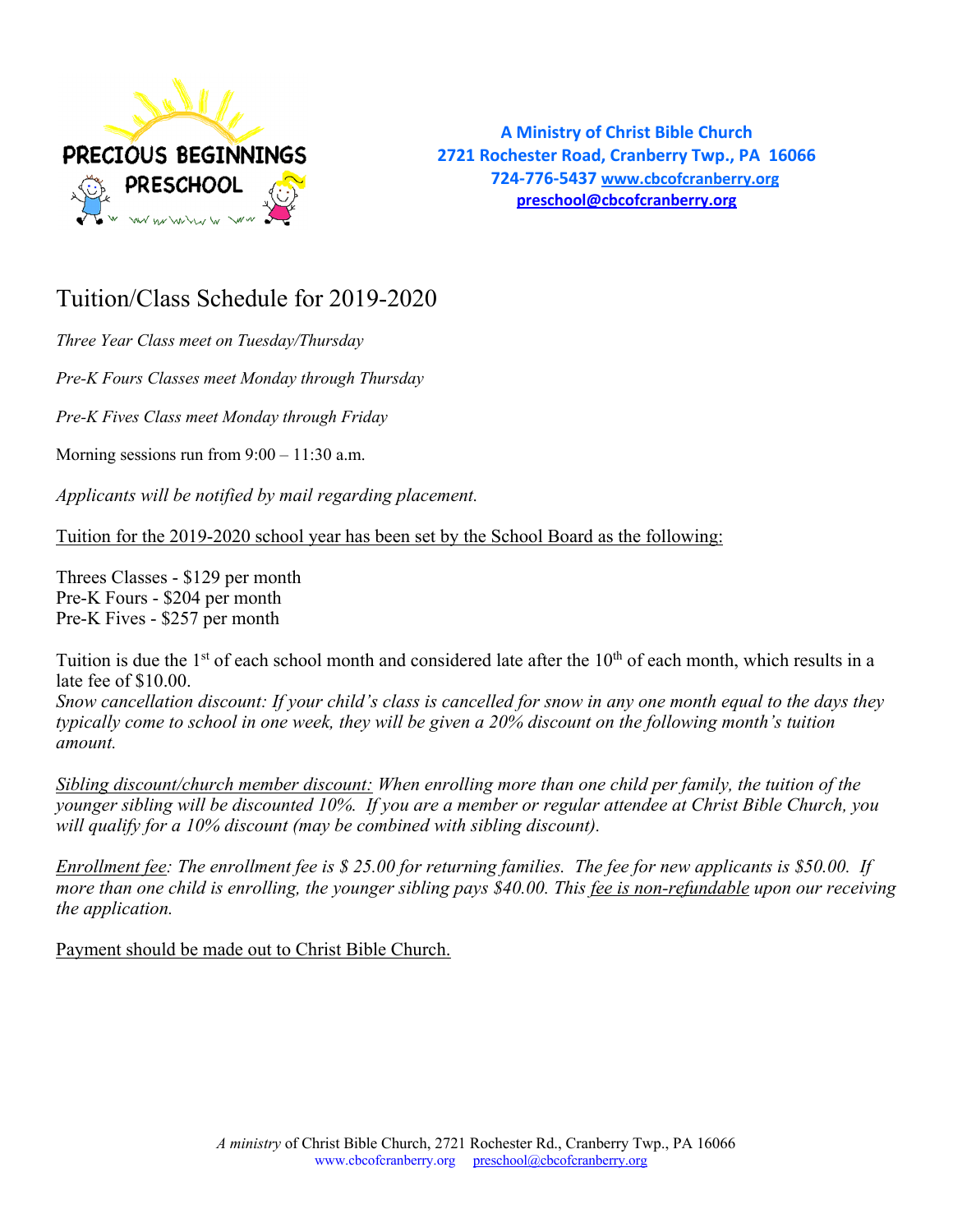# **PRECIOUS BEGINNINGS PRESCHOOL**

An Accredited Preschool by Association of Christian Schools International Enrollment Application 2019-2020

Date / / New Applicant Sibling Applied, as well Returning Student

A.M. sessions – 9:00 to 11:30

*Refer to age requirements when choosing classes. Indicate order of class preference and availability by number. We will consider these options for placement if your first preference class is full, and you will be placed on the corresponding waiting list as well. (We reserve the right to consider cancelling any class due to insufficient enrollment.)* 

| Three Year Class<br>Should be 3 yrs. by 9/1/18<br>$T/TH$ a.m. $\_\_$<br>(Should be toilet trained by first day of school)                                                                                                            |  | Pre K 4 Class $-M/T/W/TH$ a.m.<br>Should be 4 yrs. by 11/1/18 | <i>Pre K 5 Class – M/T/W/TH/F a.m.</i><br>Should be 5 yrs. by 11/1/18 |
|--------------------------------------------------------------------------------------------------------------------------------------------------------------------------------------------------------------------------------------|--|---------------------------------------------------------------|-----------------------------------------------------------------------|
| <b>Please Print Clearly</b>                                                                                                                                                                                                          |  |                                                               |                                                                       |
| Child's Name: Last First                                                                                                                                                                                                             |  | Middle                                                        | Gender: Birth Date: / /                                               |
|                                                                                                                                                                                                                                      |  |                                                               |                                                                       |
| Address: <u>Street Street Street Street Street Street Street Street Street Street Street Street Street Street Street Street Street Street Street Street Street Street Street Street Street Street Street Street Street Street St</u> |  |                                                               |                                                                       |
|                                                                                                                                                                                                                                      |  | City                                                          | Zip Code                                                              |
| Child resides with: Mother __/ Father __/ Both __/ Guardian _____ Home Phone: ()                                                                                                                                                     |  |                                                               |                                                                       |
| $Language(s)$ spoken at home: $\frac{1}{s}$                                                                                                                                                                                          |  |                                                               | $(Mom's)$ Cell Phone: $($ $)$                                         |
| All students should be able to carry on basic communication in English by Sept. 1st.                                                                                                                                                 |  |                                                               | (Dad's) Cell Phone: ( )                                               |
| Church Affiliation:                                                                                                                                                                                                                  |  |                                                               |                                                                       |
| Is the child named in a legal custody agreement by the courts (temporary or permanent) Yes No<br>If so, you are required to provide the preschool with legal documentation stating such information.                                 |  |                                                               |                                                                       |
|                                                                                                                                                                                                                                      |  |                                                               |                                                                       |
| Address:                                                                                                                                                                                                                             |  |                                                               |                                                                       |
| If different from above                                                                                                                                                                                                              |  |                                                               | If different from above                                               |
|                                                                                                                                                                                                                                      |  |                                                               |                                                                       |
|                                                                                                                                                                                                                                      |  |                                                               |                                                                       |
| Occupation/Profession: Cocupation/Profession: Cocupation/Profession:                                                                                                                                                                 |  |                                                               |                                                                       |
| Work Phone: $($ $)$                                                                                                                                                                                                                  |  |                                                               |                                                                       |
| List names and ages of siblings:                                                                                                                                                                                                     |  |                                                               |                                                                       |
|                                                                                                                                                                                                                                      |  |                                                               |                                                                       |
| Reverse side of application must be completed before submitting application.                                                                                                                                                         |  |                                                               |                                                                       |

## **Medical Information**

Child's Physician: \_\_\_\_\_\_\_\_\_\_\_\_\_\_\_\_\_\_\_\_\_\_\_\_\_\_\_\_\_\_\_\_\_\_\_\_\_\_\_\_\_\_\_\_\_\_ Phone # \_\_\_\_\_\_\_\_\_\_\_\_\_\_\_\_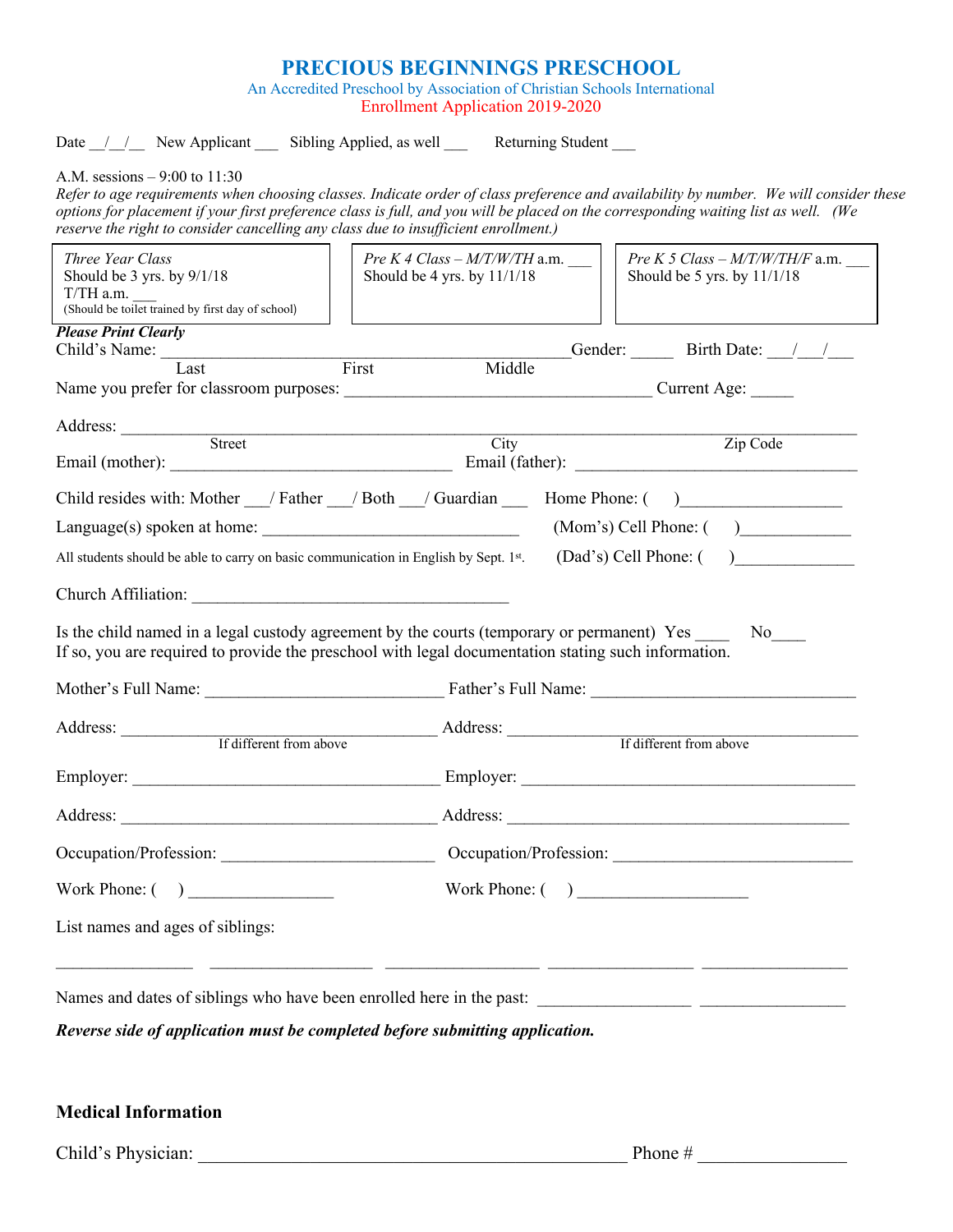| Address:                                                                                                                                                              |                             |
|-----------------------------------------------------------------------------------------------------------------------------------------------------------------------|-----------------------------|
| Allergies (Drugs, Foods, Other): 2008. [2010] 2012 2023. [2010] 2012 2023. [2010] 2023. [2010] 2023. [2010] 20                                                        |                             |
| Medical Conditions (include all conditions), learning disabilities:                                                                                                   |                             |
| Health Insurance:                                                                                                                                                     | Policy #'s: $\qquad \qquad$ |
| List any diagnosis your child may have, other than the medical conditions listed above, (speech, fine/gross<br>motor, etc.).                                          |                             |
| <b>Permission to Release Student at Dismissal</b>                                                                                                                     |                             |
| Please list persons (beside parents/guardian) to whom we have permission to automatically dismiss your child<br>(carpool, neighbors, etc.) without additional notice: |                             |

| Name: | Relationship | Phone $#$ |
|-------|--------------|-----------|
| Name: | Relationship | Phone $#$ |
| Name: | Relationship | Phone $#$ |

(If your child is involved in a custody suit or domestic situation, you must contact the school office with written notice of those proceedings, along with photograph of both parents.)

## **Emergency Release Contacts**

In order to meet all legal requirements, I hereby authorize my child's teacher, or other representative from Precious Beginnings Preschool, to give consent for any and all necessary emergency medical care for my child, (full name) \_\_\_\_\_\_\_\_\_\_\_\_\_\_\_\_\_\_\_\_\_\_\_\_\_\_\_\_, while my child is in their care until I am present.

You are required to list names of persons we should contact in case of emergency or illness in case we cannot reach you.

| Name: | Relationship | Phone $#$ |
|-------|--------------|-----------|
|       |              |           |
| Name: | Relationship | Phone $#$ |

By signing this application you are giving authorization for the above releases and confirming that all information is true to the best of your knowledge. You also agree that the school reserves the right to dismiss any child who, by behavior and attitude, hinders the educational process of the school, or whose parents disregard school policies as stated in the Parent Contract to the detriment of the preschool.

\_\_\_\_\_\_\_\_\_\_\_\_\_\_\_\_\_\_\_\_\_\_\_\_\_\_\_\_\_\_ Date \_\_\_\_\_\_\_\_\_ \_\_\_\_\_\_\_\_\_\_\_\_\_\_\_\_\_\_\_\_\_\_\_\_\_\_ Date \_\_\_\_\_\_\_\_\_ *Signature of either parents if applicable, or legal guardian*

*Returning families pay \$25.00 per child registered. New a*pplications require a \$50.00 registration fee for the first child (\$45 by January 21st) and a \$40.00 fee for each additional child for first time families, which is **nonrefundable. Please make checks payable to Christ Bible Church.** Precious Beginnings Preschool admits students of any race, sex, ethnic or national origin.

**Precious Beginnings Preschool**

A ministry of Christ Bible Church

Parent Agreement 2019-2020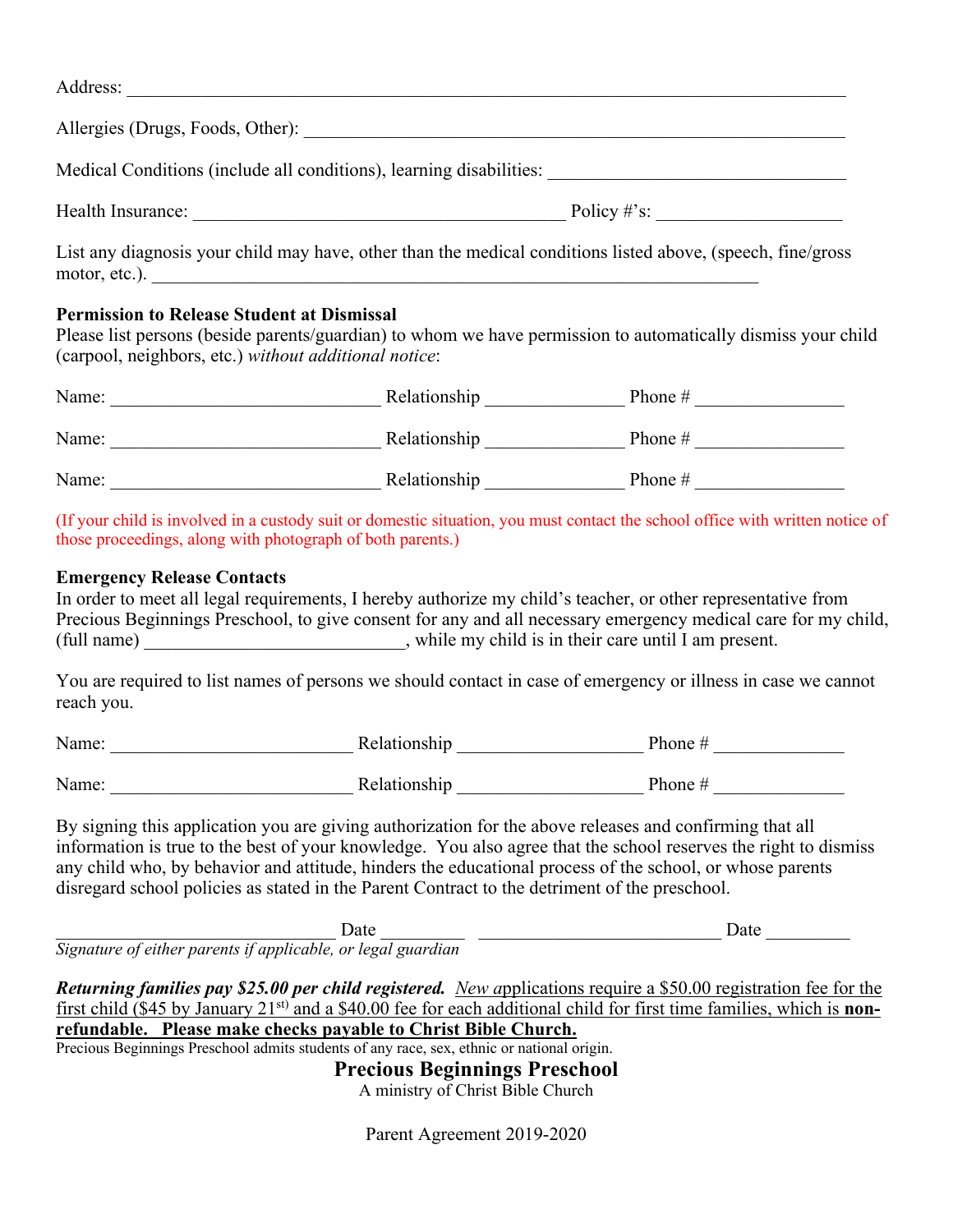In order to ensure that parents understand the procedures and policies of Precious Beginnings, we ask all parents to read and agree to the policies listed below. Please initial each number.

- 1. I understand that if tuition is not paid by the  $10<sup>th</sup>$  of the month, a \$10.00 late fee will be added. Failure to submit tuition may result in my child's disenrollment. I understand that tuition is due even when my child is absent because of illness or vacations. I understand that returned checks may be assessed a \$10.00 handling fee, plus bank fees. I will contact the preschool office if a financial problem arises to discuss options.
	- \_\_\_\_\_2. I agree to pay the set non-refundable registration fee along with the application form.
- \_\_\_\_\_3. I agree to pick up my child promptly at the end of his/her class session.
	- \_\_\_\_\_4. I understand that clear routines and rules are established in the classroom in a consistent manner so that the children understand the boundaries of appropriate behavior. Re-direction, problem solving, or one-on-one guidance from the staff apart from the group may be used to address uncooperative or inappropriate responses. If a child does not adjust to the preschool, or is a disruptive influence in the school, the director may request the child does not return to the learning environment while the School Board reviews the situation. Should the Board of Directors determine in their sole discretion that my child is unable to participate appropriately in the classroom, the child may be disenrolled after documentation of such evidence is presented by the teacher and this agreement may be terminated. Children who display violent or physically aggressive behavior that endangers staff or classmates may be disenrolled immediately.
	- \_\_\_\_\_5. I understand the authorities may be called should I or any other adult seeking to gain access to my child appears to pose a threat to the safety of those persons in the building. I understand that as an educational facility, any reason to suspect child abuse must be reported by the director to the proper authorities as required by law in the state of Pennsylvania.
		- \_\_\_\_\_6. I give permission for my child to be photographed to be used in his/her classroom, for displays, bulletin boards, newspapers, and advertising media (no faces shown without further permission for advertising).
- \_\_\_\_\_7. My child has permission to accompany his/her group on all outdoor/indoor activities on the property of the Christ Bible Church, as well as the playground and its equipment.
- \_\_\_\_\_8. I give permission for the school to print our names, address, email address, and telephone number in a school directory.
- \_\_\_\_\_9. I understand that the curriculum is God centered and biblically based and includes memorizing and reciting Bible verses.
- \_\_\_\_\_10. I have read the statement of faith and permit my child to participate and learn in an environment supporting this belief. I understand that as a distinct Christian environment, the preschool will neither teach, nor include in class discussions or exhibits, nor tolerate event/hallway behaviors that promote practices that are counter to the moral principles of Precious Beginnings/Christ Bible Church. (Excerpts from the Statement of Faith are printed on the reverse side of this page. To view the entire document, please contact the office and it will be made available to you.)

Signature of Enrolling Parent(s):\_\_\_\_\_\_\_\_\_\_\_\_\_\_\_\_\_\_\_\_\_\_\_\_\_\_\_\_\_\_\_\_\_\_\_\_\_\_ Date: \_\_\_\_\_\_\_\_\_\_\_\_\_\_\_\_\_\_\_\_\_

| м<br>٢ |  |
|--------|--|
|        |  |